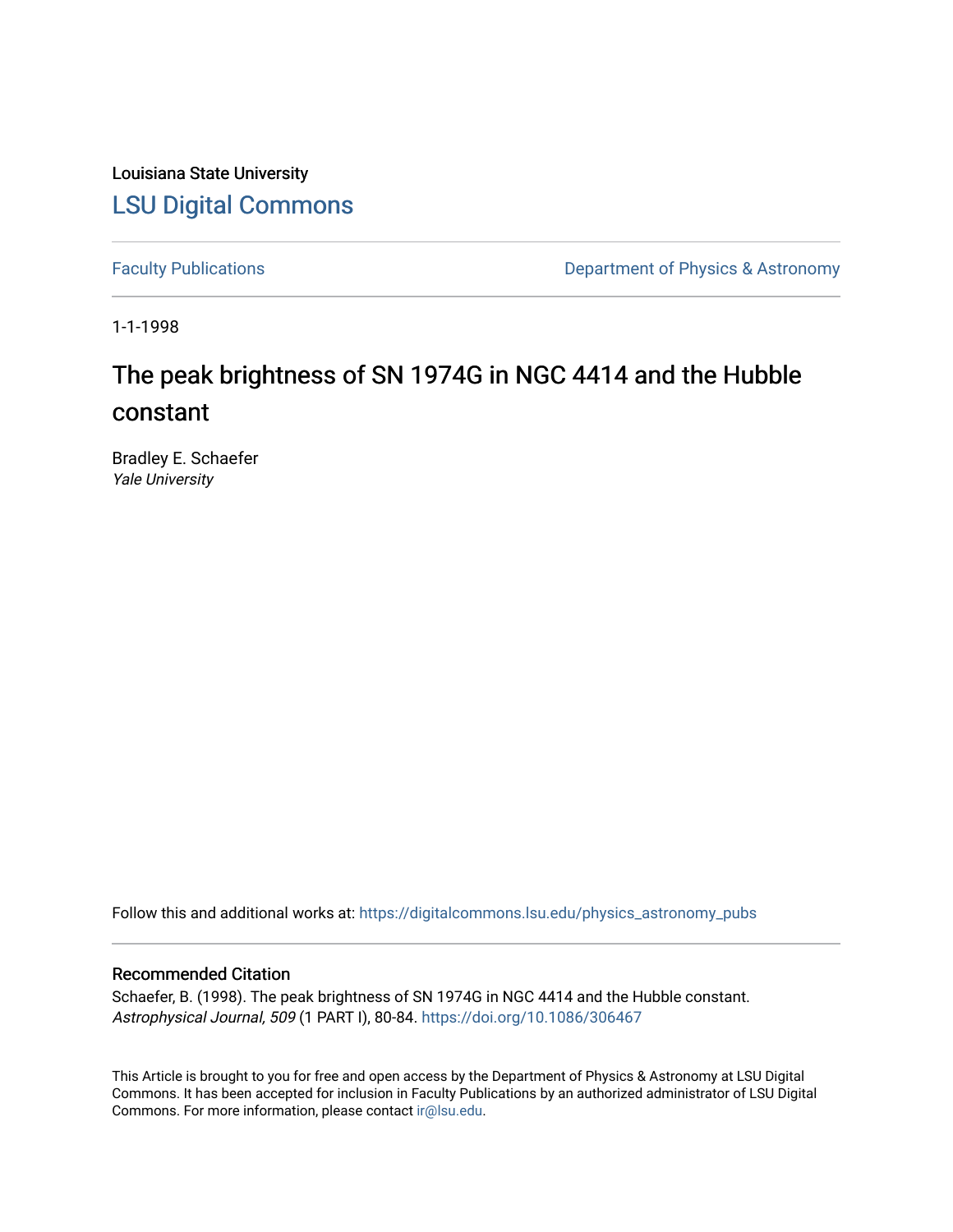## THE PEAK BRIGHTNESS OF SN 1974G IN NGC 4414 AND THE HUBBLE CONSTANT

BRADLEY E. SCHAEFER<sup>1</sup>

Department of Physics, Yale University, P.O. Box 20821, New Haven, CT 06520-8121; schaefer@grb2.physics.yale.edu Received 1997 December 29; accepted 1998 July 10

## ABSTRACT

The light curve of the Type Ia supernova SN 1974G (in NGC 4414) is important because the Hubble Space Telescope has measured the distance to the host galaxy by means of Cepheid variables, and thus the Hubble constant can be derived. Light curves from the secondary literature are inadequate, since the majority of data is misreported, the majority of the published data is overlooked, and the majority of all data is unpublished, while comparison-star sequences have offsets of over half a magnitude. I have recovered and validated all data, remeasured the comparison stars, and performed light-curve template fits. I find the observed peak B and V magnitudes to be  $12.48 \pm 0.05$  and  $12.30 \pm 0.05$ , with a decline rate of  $\Delta m_{15} = 1.11 \pm 0.06$ . For  $E(B-V) = 0.16 \pm 0.07$ , the unabsorbed peak magnitudes are  $B = 11.82 \pm 0.29$ and  $V = 11.80 \pm 0.22$ . With the distance modulus to NGC 4414 as  $\mu = 31.41 \pm 0.23$ , I find  $H_0 = 55 \pm 8$  $km s^{-1} Mpc^{-1}$ .

Subject headings: cosmology: observations — distance scale — galaxies: individual (NGC 4414) supernovae: individual (SN 1974G)

#### 1. INTRODUCTION

Type Ia supernovae are perhaps the best standard candle (Branch  $&$  Tammann 1992 and references therein; Hamuy et al. 1996a) that can be used to measure the Hubble constant  $(H_0)$ . However, to calibrate the peak absolute magnitude relation of Hamuy et al. (1006a), both distances and tude relation of Hamuy et al. (1996a), both distances and peak magnitudes of historical supernovae are needed. The Hubble Space T elescope has recently measured the distance to several host galaxies containing Type Ia events (Saha et al. 1994, 1995, 1996a, 1996b; Sandage et al. 1996). The key program on the distance scale has now observed NGC 4414, the host galaxy for SN 1974G (Turner et al. 1998). Before this Cepheid distance can be of use, a reliable peak magnitude for the event must be known.

How can the light curve of SN 1974G be improved at this late date? (1) I have made accurate measures of the brightnesses of the old comparison stars on the B and V magnitude systems to allow modern reduction of the old observations. Indeed, I find errors of up to 0.72 mag in the old literature. (2) The majority of the observations are either unpublished in archives or recently published. Indeed, even the majority of old published observations have been overlooked in the modern secondary literature. (3) A variety of errors have appeared in the secondary literature; in particular, about half of the observations are assigned the wrong color, including most of the premaximum and nearmaximum data. (4) Modern template fitting techniques can significantly improve the derived peak magnitudes, provide quantitative measures of the uncertainties, and supply the needed decline rate.

This paper is the eighth in a series (Schaefer 1994, 1995a, 1995b, 1995c, 1995d; 1996a, 1996b) where I provide modern peak brightnesses for Hubble constant purposes.

### 2. COMPARISON STARS

SN 1960F was discovered by W. Burgat (Burgat et al. 1974) on 1974 April 20, roughly a dozen days before

<sup>1</sup> Visiting Astronomer, Cerro Tololo Inter-American Observatory, operated by AURA, Inc., under contract with the National Science Foundation.

maximum. The new star appeared in the outskirts of the Sc galaxy NGC 4414 at around 13th magnitude. Spectra revealed a normal Type Ia event with a peak around JD 2,442,170 (Ciatti & Rosino 1977, hereafter, CR; Patchett & Wood 1976, hereafter, PW; Iye et al. 1975). Many photometric observations are available in Burgat et al. (1974), PW, CR, Howarth (1974), Burkholder (1995), and various IAU Circulars (Nos. 2664, 2666, 2668, 2671, and 2678). In addition, the AAVSO database has provided 164 V magnitudes.

Almost all the IAU Circular magnitudes are correctly reported in either Burgat et al. (1974), Howarth (1974, the BAA data), or in the AAVSO data. The observations reported in Burgat et al.  $(1974)$  use the AAVSO sequence (Scovil 1974), while most of the visual data are in the AAVSO archives (the few exceptions were added to the AAVSO data). The two visual estimates of Hopp (1974) could not be used, since the sequence is not stated.

The comparison stars for all utilized observations were explicitly identified by the observer. A concordance of the various labels is presented in Table 1. Previous experience with photometric data from the 1970s suggests that the comparison sequences are likely to have typical errors of a third of a magnitude (see also Fig. 2 of Patat et al. 1997). Such problems would cause important systematic errors in a Hubble constant determination for SN 1974G. Fortunately, such errors can be corrected even today by measuring accurate comparison-star magnitudes.

I have measured the Johnson B and V magnitudes for all comparison stars on four separate and independent nights. CCD images of the comparison stars were obtained with the 2.4 m Hiltner telescope on Kitt Peak (1998 February) and the 0.9 m telescope on Cerro Tololo (1995 June). All nights were definitely photometric. The calibration from standards (Landolt 1992) was carried out independently for each night, with standard star observations being made immediately before and after the SN 1974G comparisonstar images. Standard stars were chosen to provide a wide range of colors, with  $B-V$  generally ranging from  $-0.2$  to  $+1.4$  mag. For the Kitt Peak observations, 12 standard stars were observed multiple times between air masses of 1.30 and 2.10. For the Cerro Tololo observations, the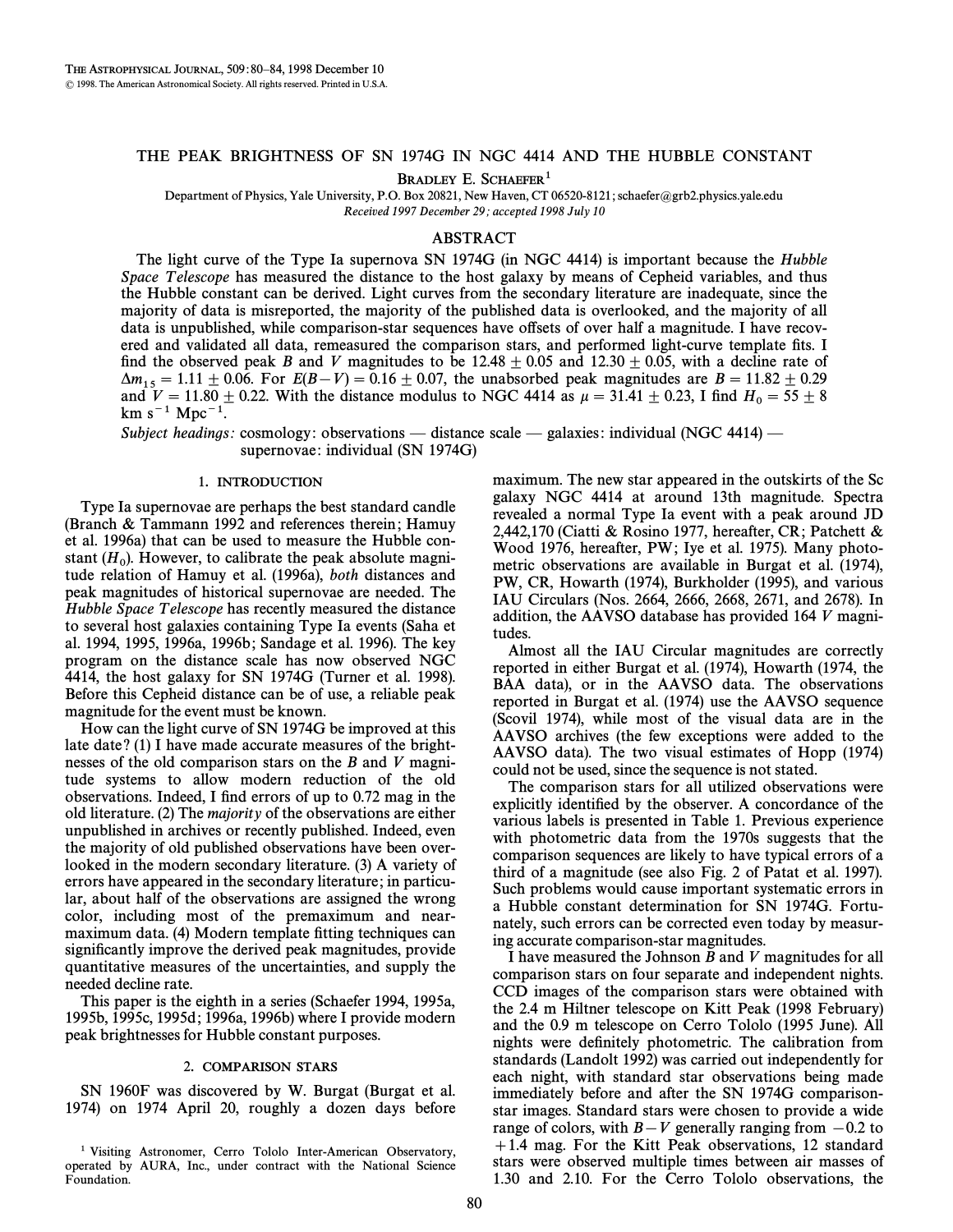TABLE 1 COMPARISON-STAR MAGNITUDES

| COMPARISON-STAR IVIAGNITUDES |    |            |              |       |       |  |  |  |
|------------------------------|----|------------|--------------|-------|-------|--|--|--|
| PW                           | CR | <b>BAA</b> | <b>AAVSO</b> | B     | V     |  |  |  |
| $\mathbf{1}$                 |    |            |              | 10.73 | 10.05 |  |  |  |
| 2                            |    |            |              | 11.53 | 10.80 |  |  |  |
| 3                            |    |            |              | 12.11 | 11.21 |  |  |  |
| 4                            | C  | 12.1       | 123          | 13.12 | 12.44 |  |  |  |
| 5                            | .  | 12.5       | 122          | 13.32 | 12.34 |  |  |  |
| 6                            |    | 13.7       | 138          | 14.50 | 13.93 |  |  |  |
| 7                            | T  | 14.3       | 143          | 14.91 | 14.40 |  |  |  |
| 8                            |    | 13.0       | 131          | 14.13 | 13.30 |  |  |  |
| 9                            |    |            |              | 15.35 | 14.56 |  |  |  |
| 11                           | .  |            |              | 15.85 | 15.17 |  |  |  |
|                              | B  |            |              | 12.59 | 11.48 |  |  |  |
|                              | D  |            |              | 13.65 | 12.65 |  |  |  |
|                              | E  |            |              | 13.70 | 12.98 |  |  |  |
|                              | F  |            |              | 14.35 | 13.59 |  |  |  |
|                              | G  |            |              | 14.61 | 13.99 |  |  |  |
|                              | L  | 14.8       | 148          | 15.90 | 14.89 |  |  |  |
|                              | N  |            | 151          | 15.85 | 15.11 |  |  |  |
|                              | P  |            |              | 16.52 | 15.40 |  |  |  |
| .                            |    | .          | 148          | 16.34 | 14.87 |  |  |  |
|                              |    |            |              |       |       |  |  |  |

nightly number of standard star measures is 25 over air mass ranging from 1.16 to 2.41, with about half around an air mass of 2.0. Each comparison star was measured from 3 to 8 times, with the usual rms scatter in these values of  $0.01 - 0.02$  mag.

The individual CCD images were bias-subtracted and flattened (with sky flats) by the normal procedures. The APPHOT package in IRAF was used to perform aperture photometry on both standard and comparison stars. The FWHM of the seeing disk was  $1\rlap{.}^{\prime\prime}5$  or better, so a photometry aperture of 10" diameter was chosen. All stars (other than one standard star that was excluded) had no signiÐcant contamination by stars or galaxies within this photometry aperture. For the standard stars, the measured instrumental magnitudes were fitted to a linear transformation equation with terms for the air mass and for the  $B-V$ color. The fitted extinction coefficients agree well with previous measures for the sites both by myself and from the literature. The color terms were in all cases small, with coefficients less than 0.05. The rms scatter of the standard stars around the fitted transformation equation was typically  $0.01-0.02$  mag. The night-to-night agreement was better than  $0.01$  mag in the B band but was  $0.02$  mag in the V band. The statistical uncertainties associated with the individual measures of the standard and comparison stars were always less than 0.01 mag. For each image, the comparisonstar magnitudes were derived from the measured instrumental magnitude and that night's fitted transformation equation. The true colors of the comparison stars were found after one iteration with convergence of better than 0.01 mag. The final  $B$  and  $V$  magnitudes for each comparison star (see Table 1) are calculated as an average over all measures. The overall reliability of my comparison-star magnitudes is likely  $\pm 0.02$  mag.

With these accurate comparison-star magnitudes, I have searched for systematic errors in the values adopted for each series of photometric measures of SN 1974G. I find that in all cases there is a simple relation between the adopted magnitudes and my modern values:

$$
m_{\rm ph} = 0.84 m_{\rm ph} (\text{Burkholder}) + 2.60 , \qquad (1)
$$

$$
B = 0.97B(PW) + 0.99 , \t(2)
$$

$$
B = B(CR) , \t\t(3)
$$

$$
V = 1.07V(CR) - 1.13 , \t\t(4)
$$

$$
V = V(BAA) + 0.15 , \t(5)
$$

$$
V = V(AAVSO) + 0.11 . \tag{6}
$$

The observed rms scatters are 0.07, 0.08, 0.07, 0.07, 0.18, and 0.06 mag, respectively. Color terms were sought in each case, but in no case was a significant color term found. Tsvetkov (1986) measured some comparison stars photographically, but he was 0.09 and 0.06 mag in error on average with rms scatters of 0.09 and 0.06 in  $B$  and  $V$ , respectively.

Typical magnitude errors for the comparison stars from the literature are 0.2 mag, with up to 0.72 mag error. Equations  $(1)$ – $(6)$  show that the deviations are complex, so any evaluation of the peak brightness of SN 1974G based on uncorrected magnitudes will have comparable errors.

#### 3. LIGHT CURVE

With accurate comparison-star magnitudes, the original observations can be reduced to provide the brightness of the supernova on a modern magnitude scale. The details of this analysis will vary with the original observer's procedure.

 $CR$  report both  $B$  and  $V$  measures from the Asiago supernova survey. Patat et al. (1997) point out that the measurements of the supernova brightness were made by interpolating between the brightness of the next brighter and next fainter comparison stars. In practice, I correct for the changed comparison-star magnitudes by constructing a plot of  $V - V_{CR}$  versus  $V_{CR}$  for the comparison stars with line vectors connecting successively fainter stars, and I then segments connecting successively fainter stars, and I then apply the interpolated correction appropriate for  $V_{CR}(SN)$ <br>to the value So for example if CR had said that SN 1974G to the value. So, for example, if CR had said that SN 1974G has  $B = 14.45$  (i.e., halfway between their magnitudes for comparison stars F and G), then I would deduce that the actual magnitude was  $B = 14.48$  (i.e., halfway between F and G). This procedure is identical with that recommended by Patat et al.  $(1997)$  in their equation  $(3)$ .

The PW magnitudes and comparison-star sequence are both explicitly stated to be Johnson B. Their comparisonstar sequence was established with iris diaphragm photometry and a quadratic calibration curve (magnitude vs. iris reading) was fitted from all comparison stars for each plate. The magnitude of the supernova was then determined from the iris reading for the supernova and the calibration curve. For errors in the comparison-star magnitudes that follow equation (2), the calibration curve and the supernova magnitude can be corrected by an application of equation (2).

The AAVSO and BAA observations are from many visual observers. Multiple observations on the same night (or within a few days for late in the light curve) have been combined to form normal points. The visual estimates taken before the AAVSO sequence was established (1974 April 27) are not used because their comparison stars are unknown. Visual observers generally will interpolate the brightness between the next fainter and brighter comparison stars, so it is best to use a procedure similar to that used for the CR analysis (i.e., like eq.  $[3]$  of Patat et al. 1997). The visual observations have a color sensitivity very close to Johnson V (Schaefer 1996a).

The observations of Burgat et al. (1974) were on panchromatic film with the AAVSO visual sequence, and hence are closest to the V magnitude system. The color term for the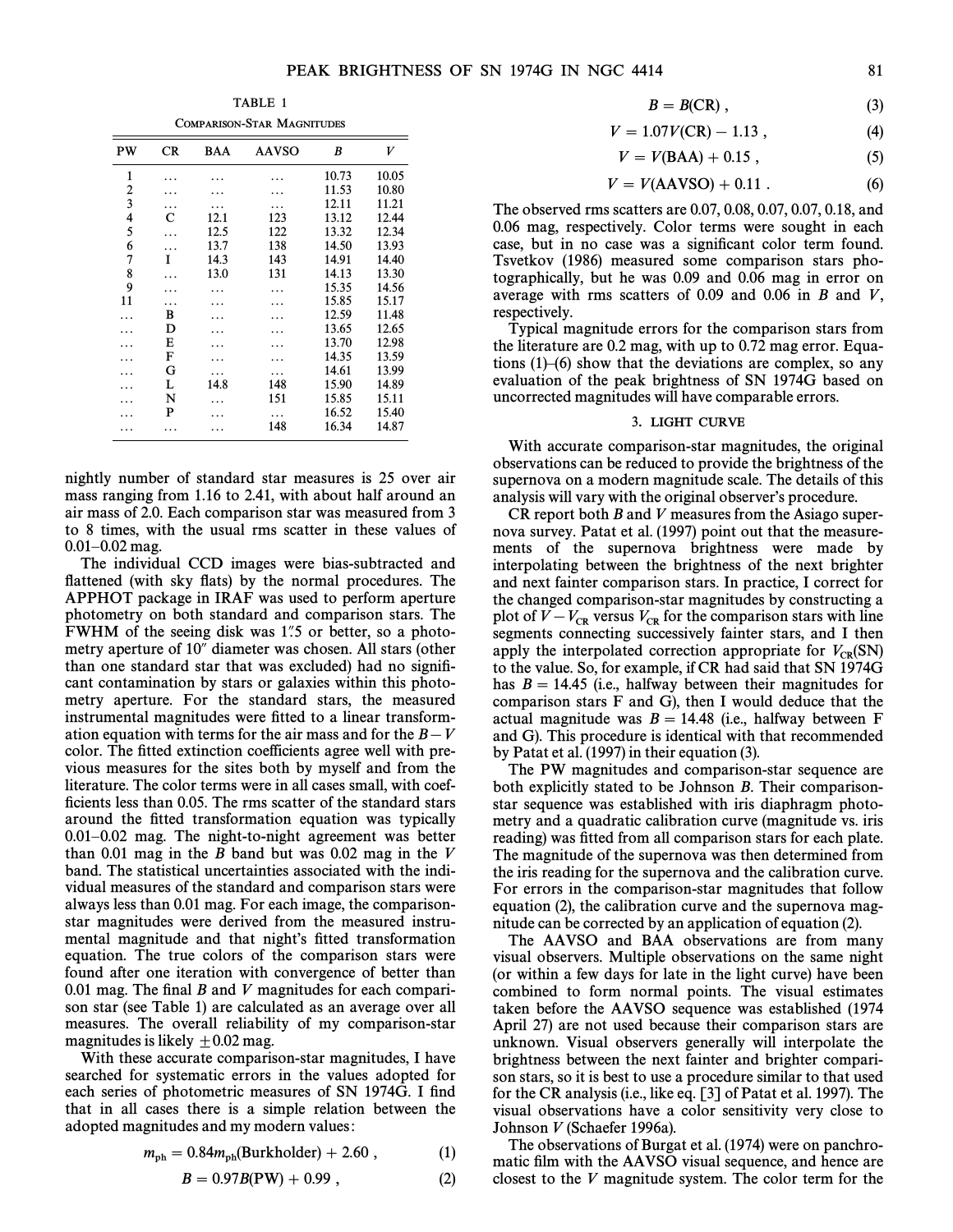| $JD - 2,442,000$ | B              | Source    | $JD - 2,442,000$ | B              | Source    |
|------------------|----------------|-----------|------------------|----------------|-----------|
| 164.44           | $12.65 + 0.15$ | CR.       | 187.58           | $14.07 + 0.15$ | Burk      |
| 164.50           | $12.72 + 0.15$ | PW        | 188.61           | $13.91 + 0.15$ | Burk      |
| 166.50           | $12.57 + 0.15$ | PW        | 189.50           | $14.38 + 0.15$ | PW        |
| 167.50           | $12.51 + 0.15$ | PW        | 190.38           | $14.17 + 0.15$ | <b>CR</b> |
| 168.50           | $12.56 + 0.15$ | PW        | 192.50           | $14.66 + 0.15$ | PW        |
| 169.50           | $12.46 + 0.15$ | PW        | 193.44           | $14.41 + 0.15$ | CR.       |
| 169.50           | $12.53 + 0.15$ | PW        | 194.40           | $14.76 + 0.15$ | <b>CR</b> |
| 176.50           | $12.96 + 0.15$ | PW        | 194.52           | $14.71 + 0.15$ | <b>CR</b> |
| 177.36           | $12.71 + 0.15$ | <b>CR</b> | 197.50           | $15.07 + 0.15$ | PW        |
| 177.58           | $13.26 + 0.15$ | Burk      | 203.50           | $15.41 + 0.15$ | PW        |
| 180.45           | $13.23 + 0.15$ | <b>CR</b> | 205.50           | $15.50 + 0.15$ | PW        |
| 180.50           | $13.19 + 0.15$ | PW        | 210.37           | $15.46 + 0.15$ | CR.       |
| 181.50           | $13.48 + 0.15$ | PW        | 212.39           | $15.84 + 0.15$ | <b>CR</b> |
| 181.58           | $13.64 + 0.15$ | Burk      | 213.50           | $15.47 + 0.15$ | PW        |
| 182.50           | $13.59 + 0.15$ | PW        | 218.50           | $15.76 + 0.15$ | PW        |
| 182.57           | $13.77 + 0.15$ | Burk      | 219.50           | $15.62 + 0.15$ | PW        |
| 183.43           | $13.54 + 0.15$ | <b>CR</b> | 221.50           | $15.56 + 0.15$ | PW        |
| 185.50           | $13.94 + 0.15$ | <b>PW</b> | 245.38           | $16.02 + 0.15$ | <b>CR</b> |
| 186.50           | $14.10 + 0.15$ | PW        |                  |                |           |
|                  |                |           |                  |                |           |

TABLE 2 B LIGHT CURVE FOR SN 1974G

panchromatic plates is unknown and could be very large (Schaefer 1996a). I will assume that the magnitudes were extracted from the plates by visual comparison with the next brighter and fainter stars, so I used the same analysis procedure as for the AAVSO data.

Burkholder (1995) reports the microdensitometry of five plates, and she presents instrumental magnitudes for both comparison stars and the supernova in the photographic magnitude system. The relation  $m_{\text{ph}} = B + 0.18(B-V)$  $-0.29$  is valid for stars and was used to convert the comparison-star magnitudes to the photographic system. My reanalysis followed Burkholder's Table 4, except with the substitution of these modern comparison-star magnitudes. The resulting photographic magnitudes for the supernova were then converted to B magnitudes with the above relation (which is known to be valid for supernova) for  $B-V$  colors iteratively determined from all SN 1974G observations.

A concern with all supernova photometry is the contamination from the background galaxy light. Fortunately, SN 1974G appeared on the outside edge of NGC 4414, so the contamination is minimal. This can be explicitly seen for the plates of Burgat (1974), PW, CR, and Howarth (1974) (see their Fig. 1, Pl. II, Fig. 8, and Fig. 2, respectively), in that the supernova image is at a location of no significant recorded flux from NGC 4414. To be quantitative, I have measured the surface brightness of NGC 4414 at the location of the supernova, with surface brightnesses of  $B \sim 22.2$  and  $V \sim 21.6$  mag arcsec<sup>-2</sup>. This is to be compared with typical dark zenith sky brightnesses of  $B \sim 22.5$  and  $V \sim 21.5$  mag

| F LIGHT CURVE FOR SIN 1974 O |                  |               |                 |                  |               |  |  |  |
|------------------------------|------------------|---------------|-----------------|------------------|---------------|--|--|--|
| $JD -2,442,000$              | V                | Source        | $JD -2,442,000$ | V                | Source        |  |  |  |
| 157.50                       | $13.79 + 0.50$   | <b>Burgat</b> | 188.70          | $13.40 \pm 0.09$ | A(11)         |  |  |  |
| 160.40                       | $12.69 + 0.50$   | <b>Burgat</b> | 190.39          | $12.82 + 0.15$   | <b>CR</b>     |  |  |  |
| 160.50                       | $12.79 \pm 0.50$ | <b>Burgat</b> | 191.60          | $13.76 + 0.11$   | A(7)          |  |  |  |
| 164.46                       | $12.22 + 0.15$   | <b>CR</b>     | 193.40          | $13.72 + 0.09$   | B(11)         |  |  |  |
| 166.50                       | $12.40 + 0.17$   | B(3)          | 193.46          | $13.35 + 0.15$   | <b>CR</b>     |  |  |  |
| 166.60                       | $12.48 + 0.09$   | A(12)         | 193.50          | $12.99 + 0.50$   | <b>Burgat</b> |  |  |  |
| 169.60                       | $12.36 + 0.11$   | A(7)          | 193.50          | $13.79 + 0.50$   | <b>Burgat</b> |  |  |  |
| 172.60                       | $12.32 \pm 0.11$ | A(8)          | 193.50          | $13.87 \pm 0.50$ | <b>Burgat</b> |  |  |  |
| 174.50                       | $12.37 \pm 0.21$ | B(2)          | 194.41          | $13.47 + 0.15$   | CR            |  |  |  |
| 175.60                       | $12.47 + 0.09$   | A(11)         | 194.53          | $13.53 + 0.15$   | CR            |  |  |  |
| 177.38                       | $12.43 + 0.15$   | CR.           | 194.60          | $13.58 + 0.07$   | A(17)         |  |  |  |
| 177.40                       | $12.54 + 0.50$   | <b>Burgat</b> | 197.40          | $14.00 + 0.21$   | A(2)          |  |  |  |
| 178.40                       | $12.36 + 0.13$   | B(5)          | 198.40          | $14.14 + 0.27$   | B(5)          |  |  |  |
| 178.60                       | $12.50 \pm 0.09$ | A(12)         | 203.40          | $14.45 + 0.19$   | B(4)          |  |  |  |
| 180.46                       | $12.54 + 0.15$   | CR            | 206.60          | $14.20 + 0.11$   | A(7)          |  |  |  |
| 181.60                       | $12.69 + 0.07$   | A(19)         | 210.38          | $14.18 + 0.15$   | CR            |  |  |  |
| 182.40                       | $12.82 + 0.08$   | B(14)         | $210.60$        | $14.58 + 0.17$   | A(3)          |  |  |  |
| 183.40                       | $13.29 + 0.50$   | <b>Burgat</b> | 211.50          | $14.75 + 0.17$   | B(3)          |  |  |  |
| 183.40                       | $12.82 + 0.50$   | <b>Burgat</b> | 212.41          | $14.22 \pm 0.15$ | CR.           |  |  |  |
| 183.42                       | $12.65 + 0.15$   | CR            | 213.40          | $14.51 + 0.15$   | A(4)          |  |  |  |
| 184.50                       | $12.93 + 0.08$   | A(13)         | 214.50          | $14.29 + 0.50$   | <b>Burgat</b> |  |  |  |
| 186.40                       | $13.09 + 0.50$   | <b>Burgat</b> | 217.60          | $14.53 + 0.15$   | A(4)          |  |  |  |
| 186.40                       | $12.85 + 0.09$   | B(10)         | 218.40          | $14.69 + 0.50$   | <b>Burgat</b> |  |  |  |
| 186.50                       | $13.03 + 0.10$   | A(9)          | 224.60          | $14.85 + 0.15$   | A(4)          |  |  |  |
| 187.60                       | $13.16 \pm 0.11$ | A(8)          | 245.41          | $15.40 + 0.15$   | <b>CR</b>     |  |  |  |
| 188.40                       | $12.86 + 0.13$   | B(5)          |                 |                  |               |  |  |  |

TABLE 3 V LIGHT CURVE FOR SN 1074C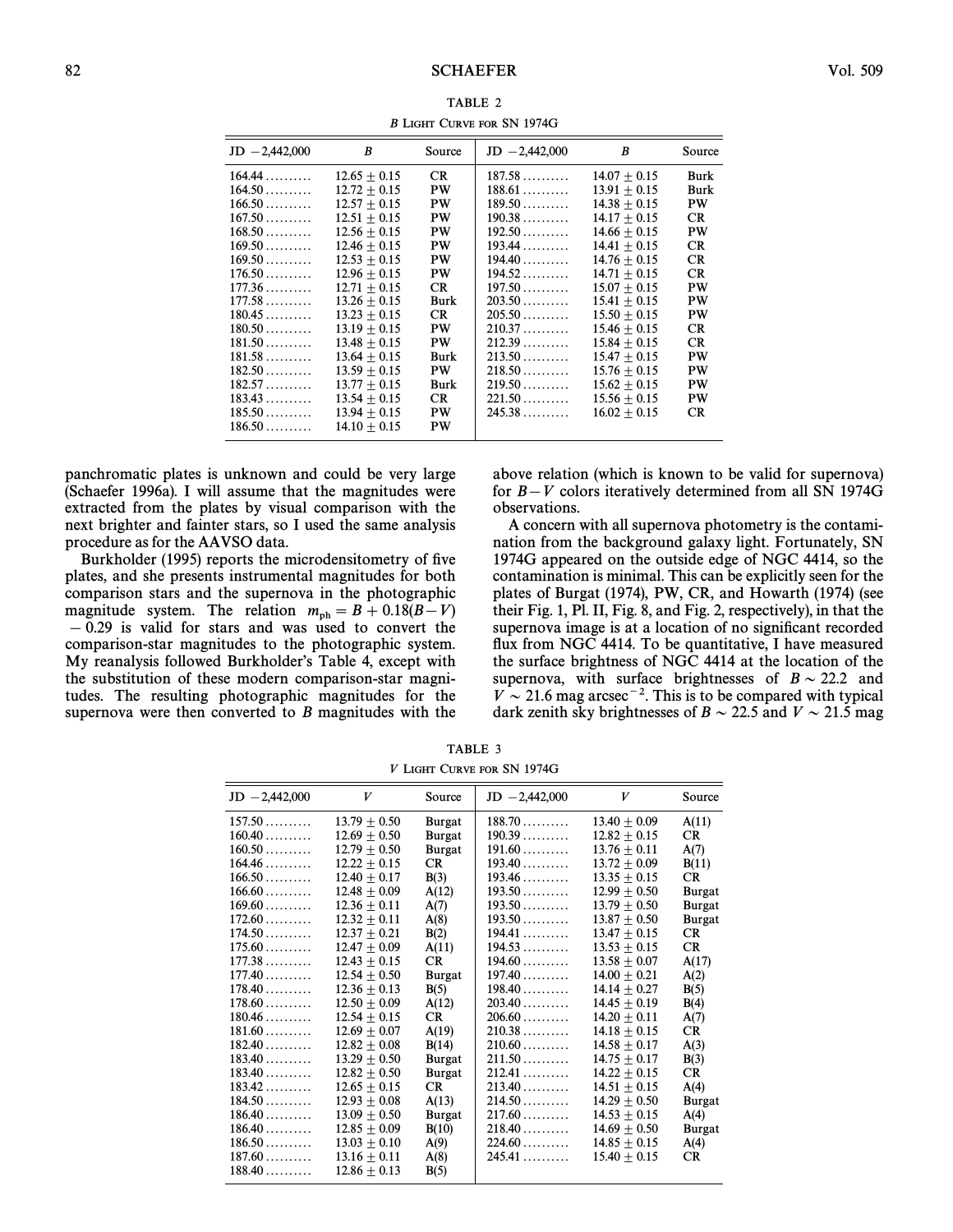

FIG. 1.—Light curve for SN 1974G. These B and V light curves for SN 1974G are composed of observations from many observers, yet the scatter is reasonably small, except for a few late  $V$  observations. (The panchromatic points after peak are not displayed, because of their very large uncertainty.) Template fits (smooth curves) show peaks of  $12.48 \pm 0.05$  and 12.30  $\pm$  0.05 in the B and V bands. The B $-V$  color at peak implies there is some small but significant extinction. The good coverage in this light curve allows for a well-defined decline rate ( $\Delta m_{15} = 1.11 \pm 0.06$ ) and date of peak (JD 2,442,168.5  $\pm$  0.5).

arcsec<sup>-2</sup>, or with sky brightnesses of  $B \sim 19.2$  and  $V \sim 18.7$ mag arcsec<sup>-2</sup> on nights (Julian Date around 2,442,171, 2,442,198, and 2,442,228) with the near full Moon  $\sim 40^\circ$ away. Within the typical aperture for iris diaphragm photometry (close to the star size with radius of  $\sim 3$ " for the late-time plates of PW and CR; Schaefer 1982), the Galaxy contributes only the brightness of an 18.6 and a 17.9 mag star (in  $B$  and in  $V$ ). For iris diaphragm photometry, the measurement is essentially that of the image radius to some isophotal level, while this radius will increase slightly with light from the host galaxy. For the PW images, the plate limiting magnitude ( $B \sim 16$ ) corresponds to a toe radius with an isophotal level of  $B \sim 17$  mag arcsec<sup>-2</sup>, such that the galactic background changes the brightness at the toe by  $0.008$  mag arcsec<sup>-2</sup>, and hence an error in the deduced supernova magnitude of 0.008 mag. In all cases, this added light is negligible even for late times in the light curve of SN 1974G.

Following Schaefer (1994), I adopt a 1  $\sigma$  uncertainty of

0.15 mag for magnitudes from photographs. However, the panchromatic photographs will be assigned an uncertainty of 0.5 mag to allow for the expected large and unknown color terms. Individual visual observations are assigned an uncertainty of 0.3 mag (0.6 mag if the magnitude is reported with a colon), which is then reduced by the square root of the number of observations used to form the normal point.

Tables 2 and 3 summarize the B and V light curves for SN 1974G, while Figure 1 plots the light curves. The magnitudes from the AAVSO and the BAA are indicated in the "Source" column of Table 3 by either an A or a B followed in parentheses by the number of contributing observations.

#### 4. PEAK MAGNITUDE

This light curve can yield an accurate peak magnitude and decline rate by the normal template fitting techniques. I have used the six templates presented in Hamuy et al. (1996b). Specific procedures that I have used are described in Schaefer (1996b).

The best combined fit to all the  $B$  and  $V$  data yields a  $B$ peak on JD 2,442,168.5  $\pm$  0.5 for the SN 1992al template. The peak brightness is  $B = 12.48 \pm 0.05$  and  $V =$ 12.30  $\pm$  0.05. The decline rate has  $\Delta m_{15} = 1.11 \pm 0.06$ . The resultant reduced  $\chi^2$  is 1.60 (37 B points and 51 V points), with all the excess above unity coming from four  $V$  brightnesses long after peak.

The robustness of this result can be tested by varying the choices used in the above analysis: (1) The B and V data can be fitted separately. The best  $B$  fit is for the SN 1992al template with a peak on JD 2,442,168.0  $\pm$  0.5 at  $B = 12.45 \pm 0.05$ . The best V fit is for the SN 1992al template with a peak on JD 2,442,169.0 at  $V = 12.32 \pm 0.05$ . (2) The 21 B and 27 V data points within 20 days of peak can be fitted. The best combined fit is for the SN 1992al template with a peak on JD 2,442,169.0 at  $B = 12.56 \pm 0.08$ and  $V = 12.27 \pm 0.07$  (with a reduced  $\chi^2$  of 1.22). (3) The 11  $B$  and 11  $V$  observations of CR can be fitted by themselves. The best combined fit is for the SN 1992al template (with a reduced  $\chi^2$  of 0.82) for a peak on JD 2,442,169.0  $\pm$  0.6 at  $B = 12.42 \pm 0.10$  and  $V = 12.18 \pm 0.09$ . (4) If equations  $(1)$  $(6)$  are used for all data sets, then the best combined fit is for the SN 1992al template (with a reduced  $\chi^2$  of 1.58) for a peak on JD 2,442,168.5  $\pm$  0.5 at B = 12.48  $\pm$  0.05 and  $V = 12.29 \pm 0.05$ . (5) A direct average of the seven and five points within 4 days of peak, after corrections for the SN 1992al template for a peak on JD 2,442,168.5, is  $B =$ 12.53  $\pm$  0.06 and  $V = 12.30 \pm 0.07$ . A separate linear fit to the  $B$  data between 10 and 20 days after peak gives a fitted magnitude at 15 days after peak of  $B = 13.66 \pm 0.06$ , for a value of  $\Delta m_{15}$  equal to 1.13  $\pm$  0.09 mag. The scatter of these five alternative fits is consistent with the quoted error bars for the preferred fit, so I will adopt the best fit from the previous paragraph (JD 2,442,168.5  $\pm$  0.5, B = 12.48  $\pm$  0.05,  $V = 12.30 \pm 0.05$ , and  $\Delta m_{15} = 1.11 \pm 0.06$ .

The peak magnitudes should be corrected for the extinction. The extinction from our Milky Way should be near zero (Leibundgut et al. 1991). SN 1974G appears far outside NGC 4414, so the host galaxy extinction is expected to be small. The  $E(B-V)$  value can be quantitatively estimated by three means: (1) The various spectra show no indication of sodium absorption lines, with the most restrictive being the CR spectra for which the equivalent width is less than roughly 0.25 Å. The correlation between the equivalent width and  $E(B-V)$  is loose (Ho & Filippenko 1995;